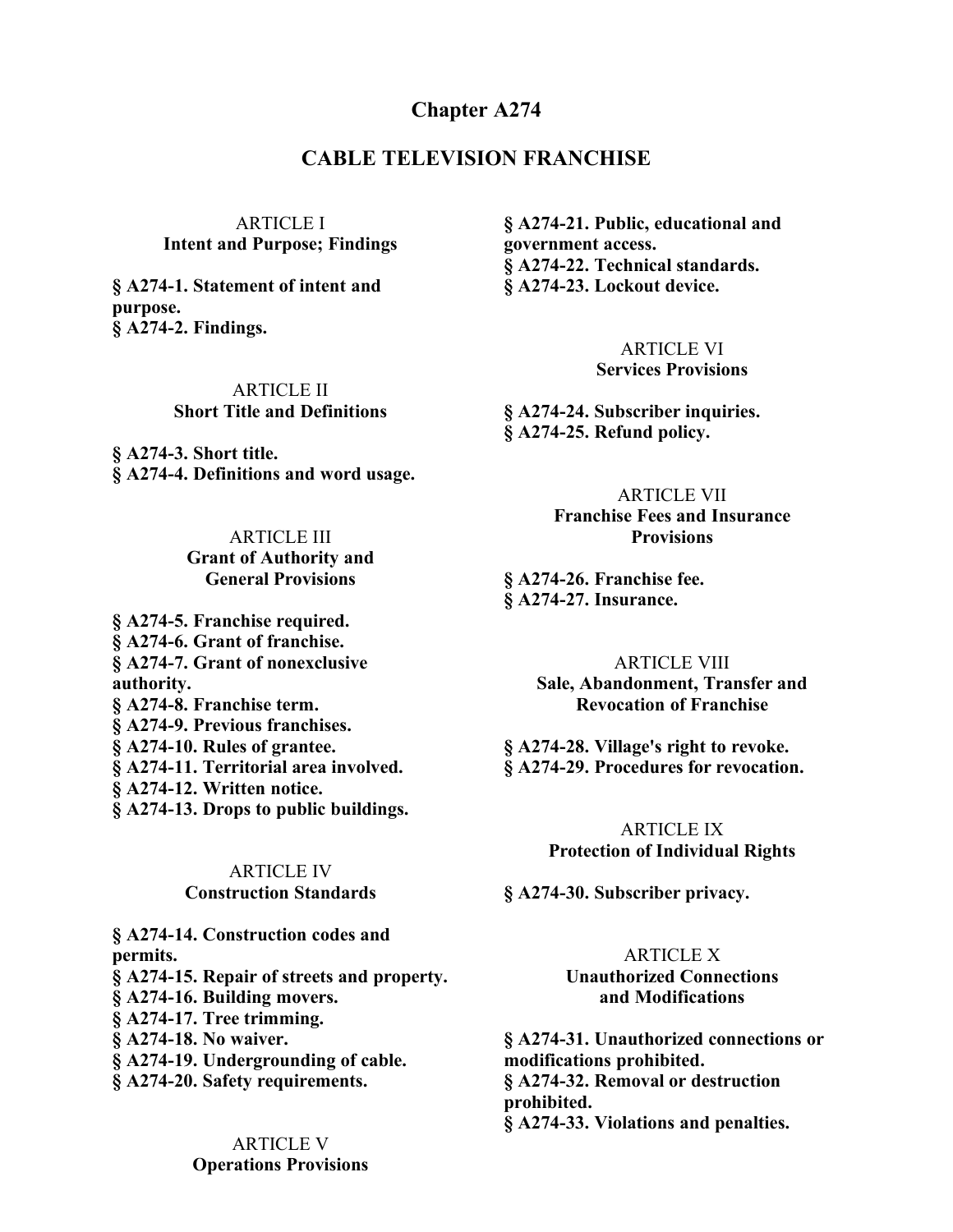## ARTICLE XI **Miscellaneous Provisions**

**§ A274-34. Franchise renewal. § A274-35. Amendment of franchise ordinance**.

ARTICLE XII **Publication Effective Date; Acceptance and Exhibits**

**§ A274-36. Publication; effective date. § A274-37. Acceptance**.

**[HISTORY: Adopted by the Village Board of the Village of Albany 9-14-1998 by Ord. No. 03-98. Amendments noted where applicable.]**

#### ARTICLE I **Intent and Purpose; Findings**

#### **§ A274-1. Statement of intent and purpose.**

 The village intends, by the adoption of this franchise, to bring about the development of a cable communications system, and the continued operation of it. Such a development can contribute significantly to the communication needs and desires of many.

### **§ A274-2. Findings.**

 In the review of the renewal proposal and application of Triax ("Grantee"), and as a result of a public hearing, the Village Board makes the following findings:

A. The Grantee's technical ability, financial condition, legal obligations and character were considered and approved in a full public proceeding after due notice and a reasonable opportunity to be heard.

B. The Grantee's plans for constructing, upgrading and operating the system were considered and found adequate and feasible in a full public proceeding after due notice and a reasonable opportunity to be heard.

C. The franchise granted to the Grantee by the village complies with the existing applicable state and federal laws and regulations.

### ARTICLE II **Short Title and Definitions**

#### **§ A274-3. Short title.**

This franchise prdinance shall be known and cited as "The Cable Communications Franchise."

#### **§ A274-4. Definitions and word usage.**

A. For the purposes of this franchise, the following terms, phrases, words and their derivations shall have the meanings given herein: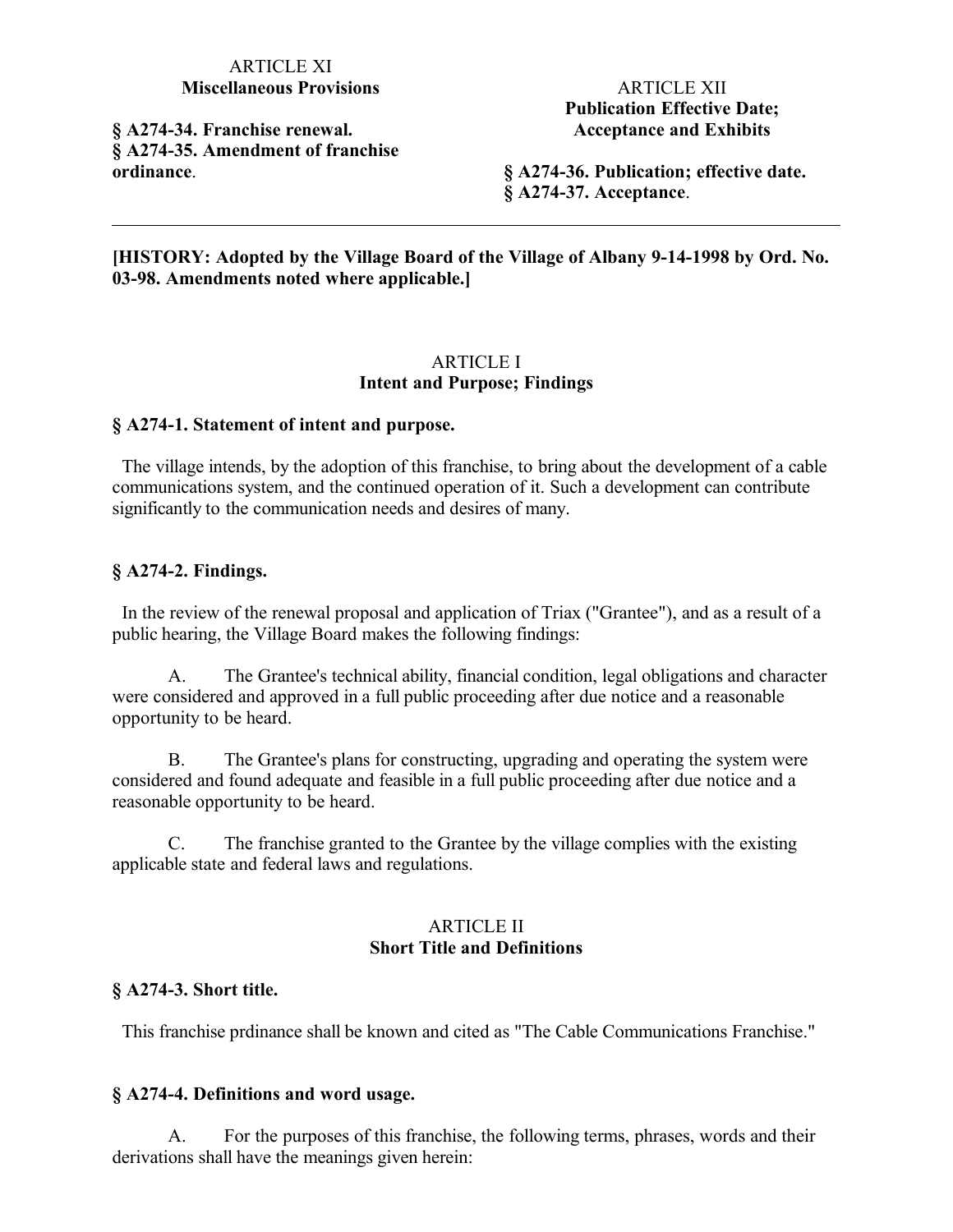BASIC CABLE SERVICE -- Any service tier which includes the lawful retransmission of local television broadcast signals and any public, educational and governmental access programming required by the franchise to be carried on the basic tier. Basic cable service as defined herein shall not be inconsistent with 47 U.S.C. § 543(b)(7) (1993).

CABLE COMMUNICATIONS SYSTEM or SYSTEM -- A system of antennas, cables, wires, lines, towers, waveguides or other conductors, converters, equipment or facilities located in the village and designed and constructed for the purpose of producing, receiving, transmitting, amplifying or distributing audio, video and other forms of electronic signals in the village. System as defined herein shall not be inconsistent with the definition as set forth in 47 U.S.C. § 522(6) (1993).

CABLE PROGRAMMING SERVICE -- Any video programming provided over a cable system, regardless of service tier, including installation or rental of equipment used for the receipt of such video programming, other than:

(1) Video programming carried on the basic service tier;

basis; or

(2) Video programming offered on a pay-per-channel or pay-per-program

(3) A combination of multiple channels of pay-per-channel or pay-per-program video programming offered on a multiplexed or time-shifted basis so long as the combined service:

(a) Consists of commonly-identified video programming; and

(b) Is not bundled with any regulated tier of service. Cable programming service as defined herein shall not be inconsistent with the definition as set forth in 47 U.S.C. § 543 (1)(2) (1993) and 47 C.F.R. 76.901(b) (1993).

CABLE COMMUNICATIONS SERVICE -- The provision of television reception, communications and/or entertainment services distributed over a cable communications system. This definition shall not include telecommunications services regulated pursuant to federal and state law as may be amended from time to time.

## CABLE SERVICE:

(1) The one-way transmission to subscribers of video programming or other programming service; and

(2) Subscriber interaction, if any, which is required for the selection or use of such video programming or other programming service.

CONVERTER -- An electronic device which converts signals to a frequency acceptable to a television receiver of a subscriber and by an appropriate selector permits a subscriber to view all cable communications services which the subscriber is lawfully authorized to receive.

DROP -- The cable that connects the ground block on the subscriber's residence to the nearest feeder cable of the system.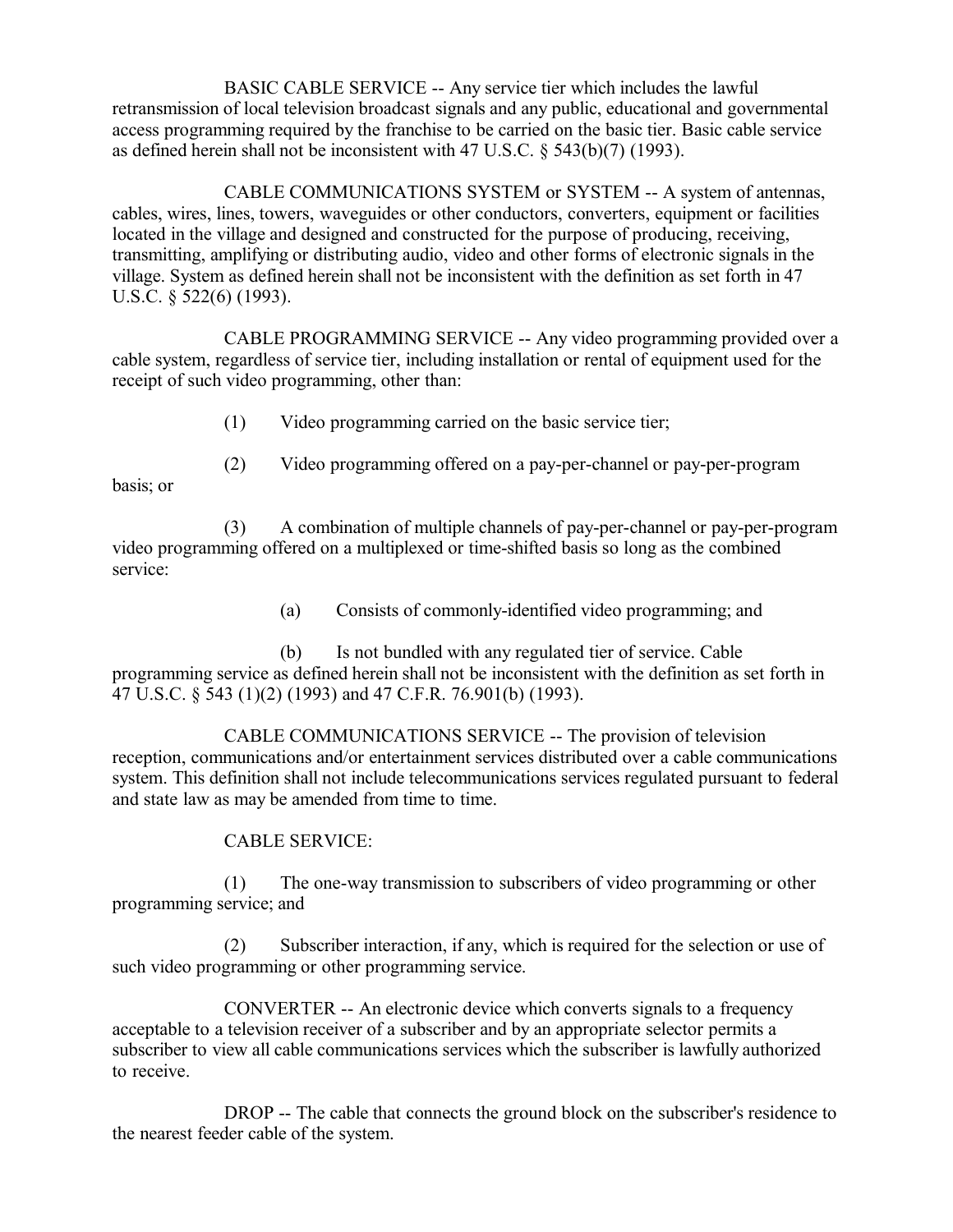FCC -- The Federal Communications Commission and any legally appointed, designated or elected agent or successor.

GRANTEE -- Triax Midwest Associates, L.P., its agents and employees, lawful successors, transferees or assignees.

INSTALLATION -- The connection of the system from feeder cable to the point of connection, including standard installations and custom installations.

LOCKOUT DEVICE -- An optional mechanical or electrical accessory to a subscriber's terminal which inhibits the viewing of a certain program, certain channel or certain channels provided by way of the cable communication system.

PAY TELEVISION -- The delivery over the system of pay-per-channel or payper-program audiovisual signals to subscribers for a fee or charge, in addition to the charge for basic cable service or cable programming services.

PERSON -- Any person, firm, partnership, association, corporation, company or other legal entity.

STANDARD INSTALLATION -- Any residential installation which can be completed using a drop of 150 feet or less.

STREET -- The surface of, and the space above and below, any public street, road, highway, freeway, lane, alley, path, court, sidewalk, parkway or drive, or any easement or right-of-way now or hereafter held by the village.

SUBSCRIBER -- Any person who lawfully receives cable service. In the case of multiple office buildings or multiple dwelling units, the "subscriber" means the lessee, tenant or occupant.

VILLAGE -- Village of Albany, a municipal corporation, in the State of Wisconsin, acting by and through its Village Board.

VILLAGE BOARD -- The Albany, Wisconsin Village Board.

B. Word usage. When not inconsistent with the context, words in the singular number include the plural number. The word "shall" is always mandatory and not merely directory. The word "may" is directory and discretionary and not mandatory.

# ARTICLE III **Grant of Authority and General Provisions**

# **§ A274-5. Franchise required.**

 It shall be unlawful for any person to construct, operate or maintain a cable communications system in the village, unless such person or the person for whom such action is being taken shall have first obtained and shall currently hold a valid franchise ordinance. It shall also be unlawful for any person to provide cable service in the village unless such person shall have first obtained and shall currently hold a valid franchise ordinance. All cable communications franchises granted by the village shall contain the same substantive terms and conditions.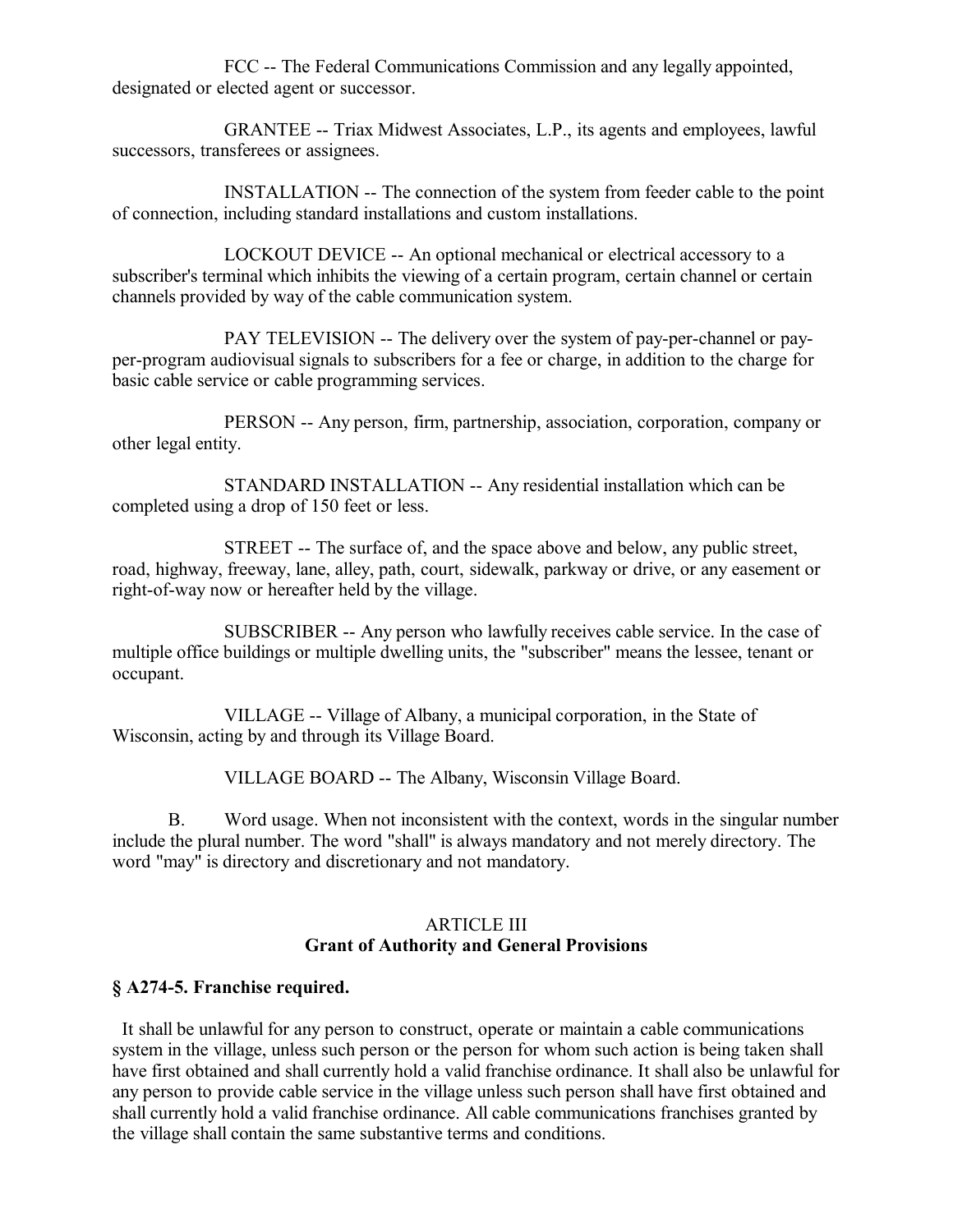### **§ A274-6. Grant of franchise.**

This franchise is granted pursuant to the terms and conditions contained herein.

### **§ A274-7. Grant of nonexclusive authority.**

A. The Grantee shall have the right and privilege to construct, erect, operate and maintain, in, upon, along, across, above, over and under the streets, alleys, public ways and public places now laid out or dedicated and all extensions thereof, and additions thereto in the village, poles, wires, cables, underground conduits, manholes and other television conductors and fixtures necessary for the maintenance and operation in the village of a cable communications system as herein defined.

B. This franchise shall be nonexclusive, and the village reserves the right to grant a similar use of said streets, alleys, public ways and places to any person at any time during the period of this franchise; provided, however, that any additional franchises granted shall contain the same substantive terms and conditions as this franchise.

#### **§ A274-8. Franchise term.**

 This franchise shall be in effect for a period of 15 years from the effective date, unless renewed, revoked or terminated sooner as herein provided.

## **§ A274-9. Previous franchises.**

 Upon acceptance by the Grantee as required by Article XII herein, this franchise shall supersede and replace any previous ordinance or agreement granting a franchise to the Grantee to own, operate and maintain a cable communications system within Village Ordinance No. \_\_\_\_\_\_ is hereby expressly repealed.

#### **§ A274-10. Rules of grantee.**

 The Grantee shall have the authority to promulgate such rules, regulations, terms and conditions governing the conduct of its business as shall be reasonably necessary to enable said Grantee to exercise its rights and perform its obligation under this franchise.

#### **§ A274-11. Territorial area involved.**

 This franchise is granted for the corporate boundaries of the village, as it exists from time to time. In the event of annexation by the village, or as development occurs, any new territory shall become part of the area covered; provided, however, that the Grantee shall not be required to extend service beyond its present system boundaries unless there is a minimum of 45 homes per cable mile. Access to cable service shall not be denied to any group of potential residential cable subscribers because of the income of the residents of the area in which such group resides. The Grantee shall be given a reasonable period of time to construct and activate cable plant to service annexed or newly developed areas.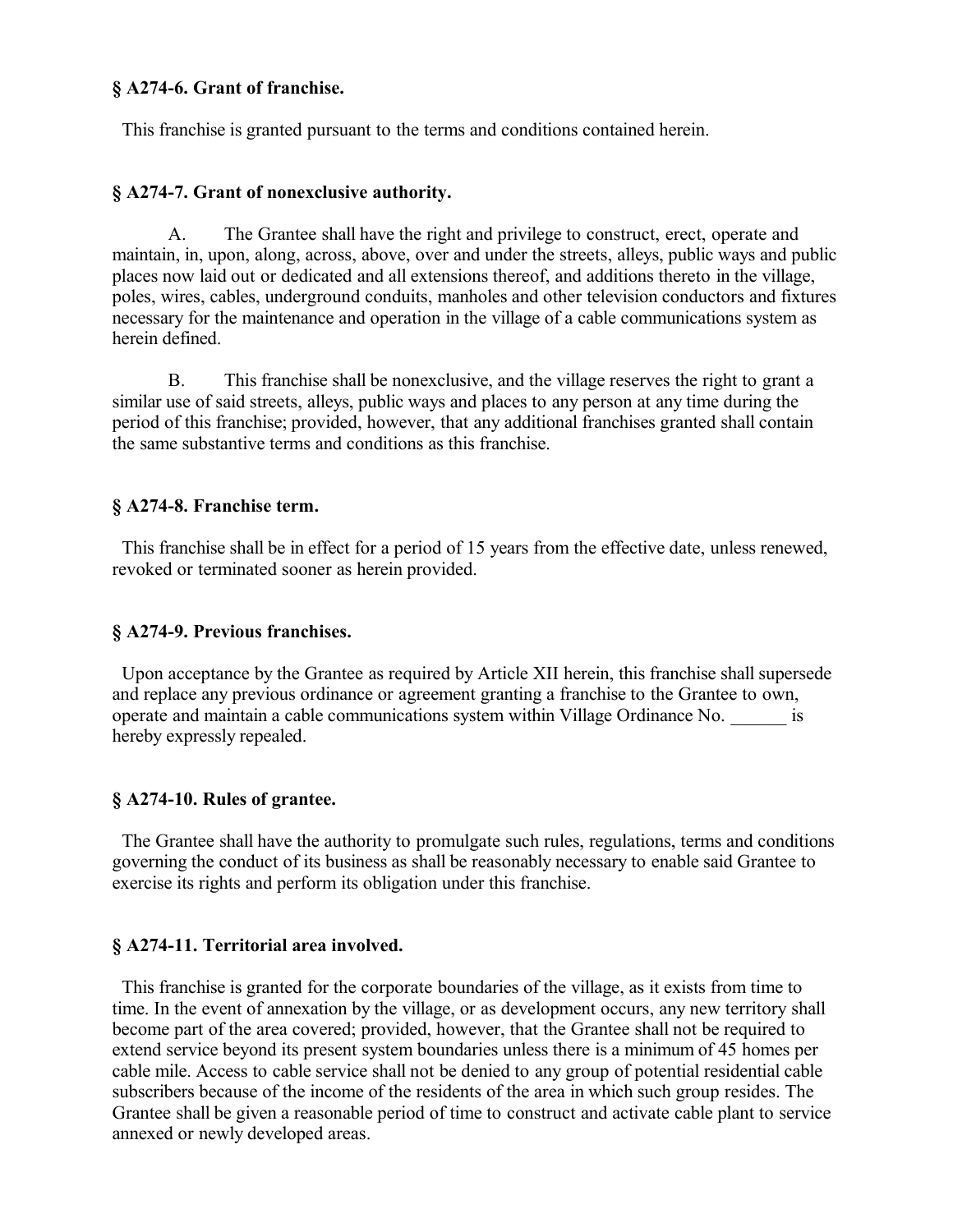## **§ A274-12. Written notice.**

A. All notices, reports or demands required to be given in writing under this franchise shall be deemed to be given when delivered personally to any officer of the Grantee or the village's administrator of this franchise or 48 hours after it is deposited in the United States mail in a sealed envelope, with registered or certified mail postage prepaid thereon, addressed to the party to whom notice is being given, as follows:

| If to village:  | Village of Albany<br>206 N. Water Street<br>P.O. Box 342<br>Albany, WI 53502<br>Attn: Clerk                                                                            |
|-----------------|------------------------------------------------------------------------------------------------------------------------------------------------------------------------|
| If to Grantee:  | Triax Midwest Associates, L.P.<br>212 15th Avenue NE, Suite 2010<br>Waseca, MN 56093                                                                                   |
| With copies to: | Larkin, Hoffman, Daly & Lindgren, Ltd.<br>1500 Norwest Financial Center<br>7900 Xerxes Avenue South<br>Bloomington, Minnesota 55431<br>Attention: Jane E. Bremer, Esq. |

B. Such addresses may be changed by either party upon notice to the other party given as provided in this section.

## **§ A274-13. Drops to public buildings**.

A. The Grantee shall provide installation of one cable drop, one cable outlet and monthly basic cable service without charge to the following institutions:

Municipal Building Public School Public Library Public Works Building

B. Additional drops and/or outlets in any of the above locations will be provided by the Grantee at the cost of the Grantee's time and material. Alternatively, at the institution's request, said institution may add outlets at its own expense, as long as such installation meets the Grantee's standards and provided that any fees for cable services are paid. Nothing herein shall be construed as requiring the Grantee to extend the system to serve additional institutions as may be designated by the village. The Grantee shall have one year from the date of Village Board designation of additional institution(s) to complete construction of the drop and outlet.

# ARTICLE IV **Construction Standards**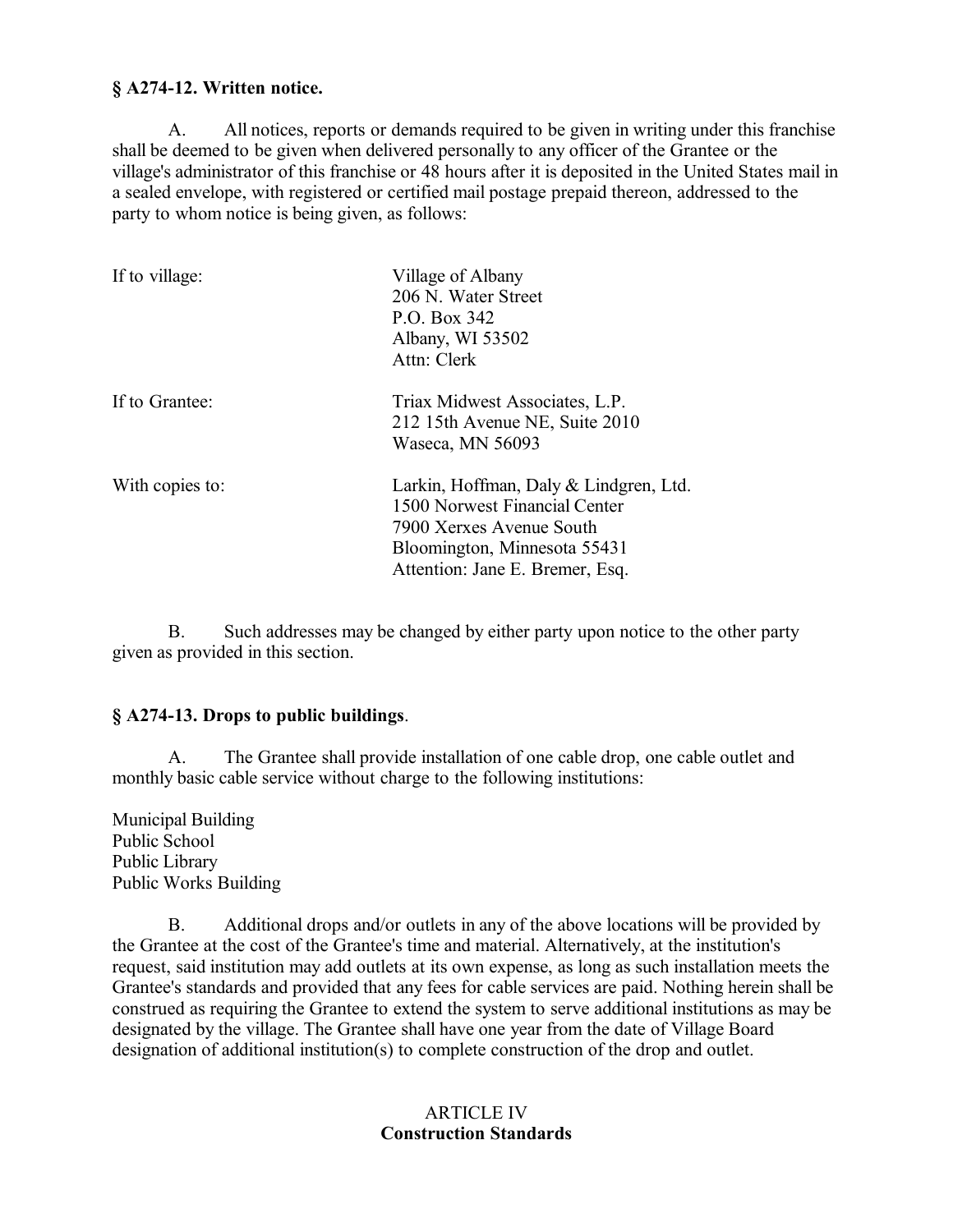# **§ A274-14. Construction codes and permits.**

A. The Grantee shall obtain all necessary permits from the village before commencing any construction upgrade or extension of the system, including the opening or disturbance of any street or private or public property within the village.

B. The village shall have the right to inspect all construction or installation work performed pursuant to the provisions of the franchise and to make such tests at its own expense as it shall find necessary to ensure compliance with the terms of the franchise and applicable provisions of local, state and federal law.

# **§ A274-15. Repair of streets and property.**

 Any and all streets or public property or private property which are disturbed or damaged during the construction, repair, replacement, relocation, operation, maintenance or reconstruction of the system shall be promptly and fully restored by the Grantee, at its expense, to a condition as good as that prevailing prior to the Grantee's work.

# **§ A274-16. Building movers.**

 The Grantee shall, on request of any person holding a moving permit issued by the village, temporarily move its wires or fixtures to permit the moving of buildings, with the expense of such temporary removal to be paid by the person requesting the same, and the Grantee shall be given not less than 10 days advance notice to arrange for such temporary changes.

# **§ A274-17. Tree trimming**.

 The Grantee shall have the authority to trim any trees upon and overhanging the streets, alleys, sidewalks or public easements of the village so as to prevent the branches of such trees from coming in contact with the wires and cables of the Grantee.

# **§ A274-18. No waiver.**

 Nothing contained in this franchise shall relieve any person from liability arising out of the failure to exercise reasonable care to avoid injuring the Grantee's facilities.

# **§ A274-19. Undergrounding of cable.**

A. In all areas of the village where all other utility lines are placed underground, the Grantee shall construct and install its cables, wires and other facilities underground.

B. In any area of the village where one or more public utilities are aerial, the Grantee may construct and install its cables, wires and other facilities from the same pole with the consent of the owner of the pole.

# **§ A274-20. Safety requirements**.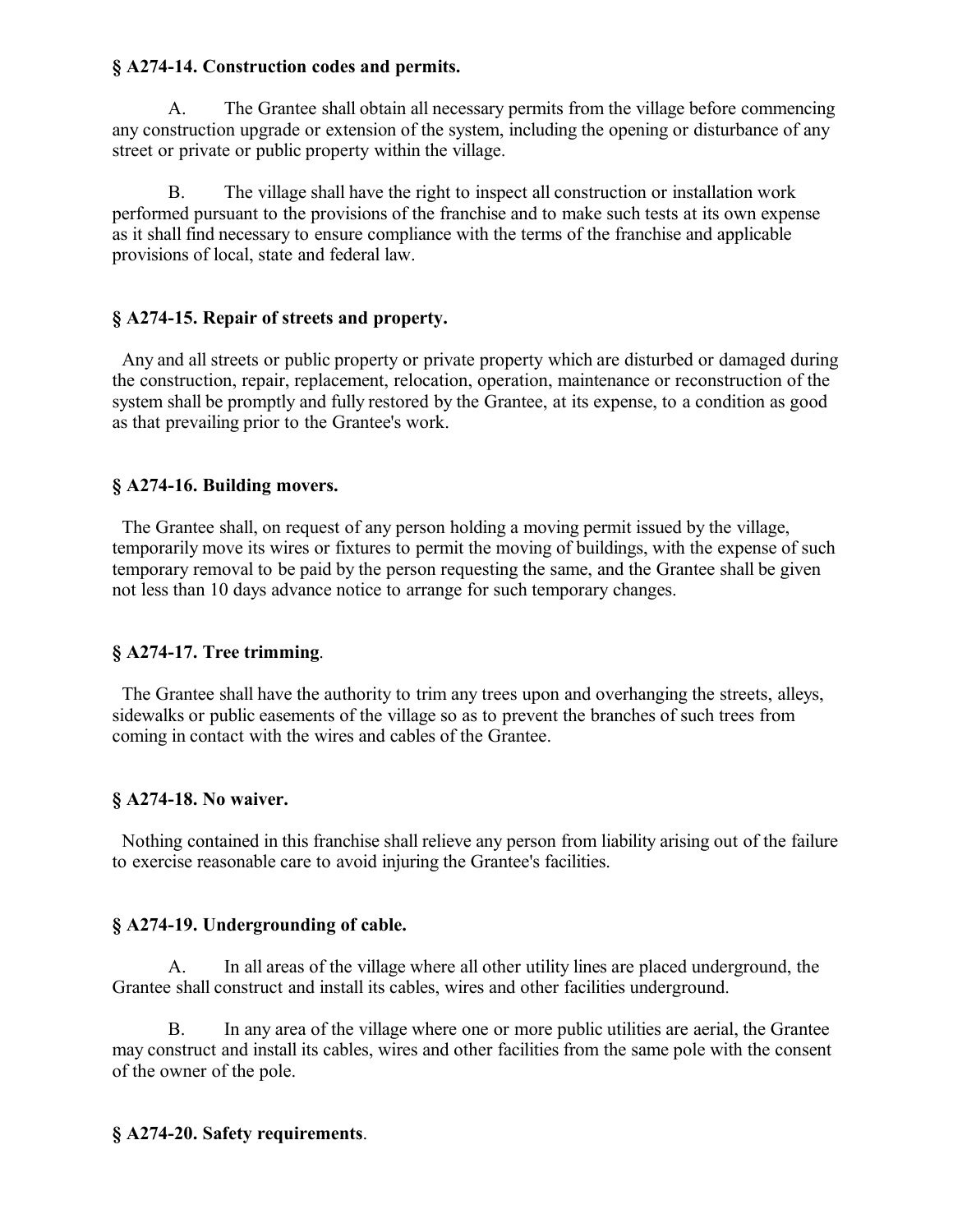The Grantee shall at all times employ ordinary and reasonable care and shall install and maintain in use nothing less than commonly accepted methods and devices for preventing failures and accidents which are likely to cause damage, injuries or nuisances to the public.

## ARTICLE V **Operations Provisions**

## **§ A274-21. Public, educational and government access.**

 The Grantee shall dedicate one channel for public, educational and government (herein "PEG") access use. The village or its designee is hereby designated to operate, administer, promote and manage access to the cable system established pursuant to this section. The Grantee shall have no responsibility whatsoever for PEG access except as expressly stated in this section.

#### **§ A274-22. Technical standards.**

 The technical standards used in the operation of the system shall comply, at minimum, with the technical standards promulgated by the FCC relating to cable communications systems pursuant to the Federal Communications Commission's rules and regulations and found in Title 47, Section 76.601 to 76.617.

#### **§ A274-23. Lockout device.**

Upon the request of a subscriber, the Grantee shall provide by sale or lease a lockout device.

#### ARTICLE VI **Services Provisions**

## **§ A274-24. Subscriber inquiries.**

 The Grantee shall have a publicly listed tollfree telephone number and be operated so as to receive subscriber complaints and requests on a twenty-four-hour-a-day, seven-days-a-week basis.

## **§ A274-25. Refund policy.**

 In the event a subscriber established or terminates service and receives less than a full month's service, the Grantee shall prorate the monthly rate on the basis of the number of days in the period for which service was rendered to the number of days in the billing.

## ARTICLE VII **Franchise Fees and Insurance Provisions**

#### **§ A274-26. Franchise fee.**

A. The Grantee shall pay to the village a franchise fee in an annual amount equal to 3% of its annual basic cable service and pay television revenues.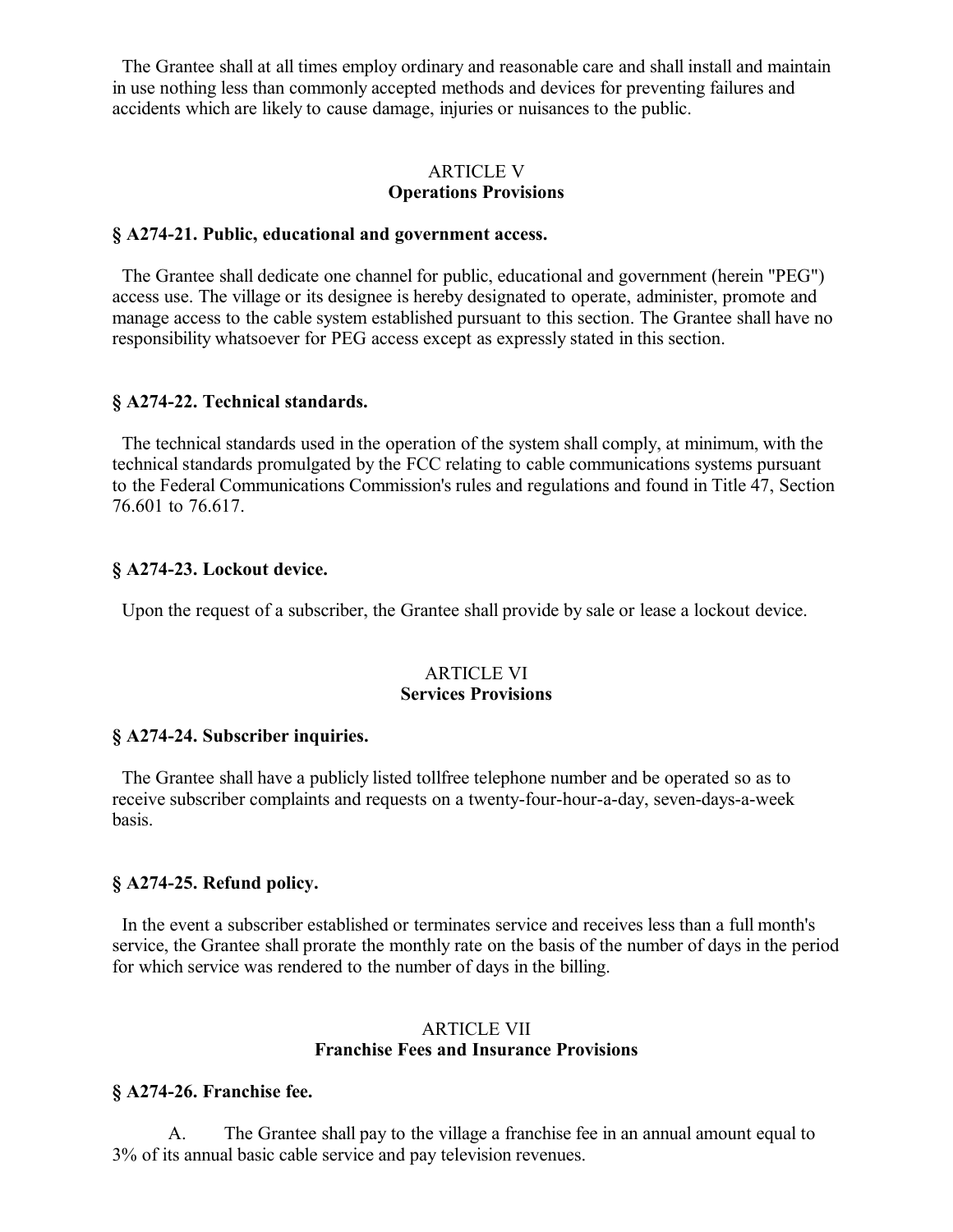B. Payments due the village under this provision shall be payable annually. The payment shall be made within 90 days of the end of the Grantee's fiscal year, together with a brief report showing the basis for the computation.

# **§ A274-27. Insurance.**

A. Upon request, the Grantee shall file with its acceptance of this franchise, and at all times thereafter maintain in full force and effect at its sole expense, a comprehensive general liability insurance policy coverage, in protection of the village in its capacity as such. The policies of insurance shall be in the sum of not less than \$1,000,000 for personal injury or death of any one person, \$3,000,000 for personal injury or death of two or more persons in any one occurrence, \$1,000,000 for property damage to any one person and \$3,000,000 for property damage resulting from any one act or occurrence.

B. The policy or policies of insurance shall be maintained by the Grantee in full force and effect during the entire term of the franchise. Each policy of insurance shall contain a statement on its face that the insurer will not cancel the policy or fail to renew the policy, whether for nonpayment of premium or otherwise, and whether at the request of the Grantee or for other reasons, except after 30 days' advance written notice have been provided to village.

# ARTICLE VIII **Sale, Abandonment, Transfer and Revocation of Franchise**

# **§ A274-28. Village's right to revoke.**

 In addition to all other rights which the village has pursuant to law or equity, the village reserves the right to revoke, terminate or cancel this franchise, and all rights and privileges pertaining thereto, if after the hearing required by § A274-29, it is determined that:

- A. The Grantee has violated any material provision of this franchise; or
- B. The Grantee has practiced fraud or deceit upon the village or subscriber.

## **§ A274-29. Procedures for revocation.**

A. The village shall provide the Grantee with written notice of a cause for revocation and the intent to revoke and shall allow the Grantee 60 days subsequent to receipt of the notice in which to correct the violation or to provide adequate assurance of performance in compliance with the franchise. Together with the notice required herein, the village shall provide the Grantee with written findings of fact which are the basis of the revocation.

B. The Grantee shall be provided the right to a public hearing affording due process before the Village Board prior to revocation, which public hearing shall follow the sixty-day notice provided in Subsection A above. The village shall provide the Grantee with written notice of its decision, together with written findings of fact supplementing said decision.

C. After the public hearing and upon written determination by the village to revoke the franchise, the Grantee may appeal said decision with an appropriate state or federal court or agency.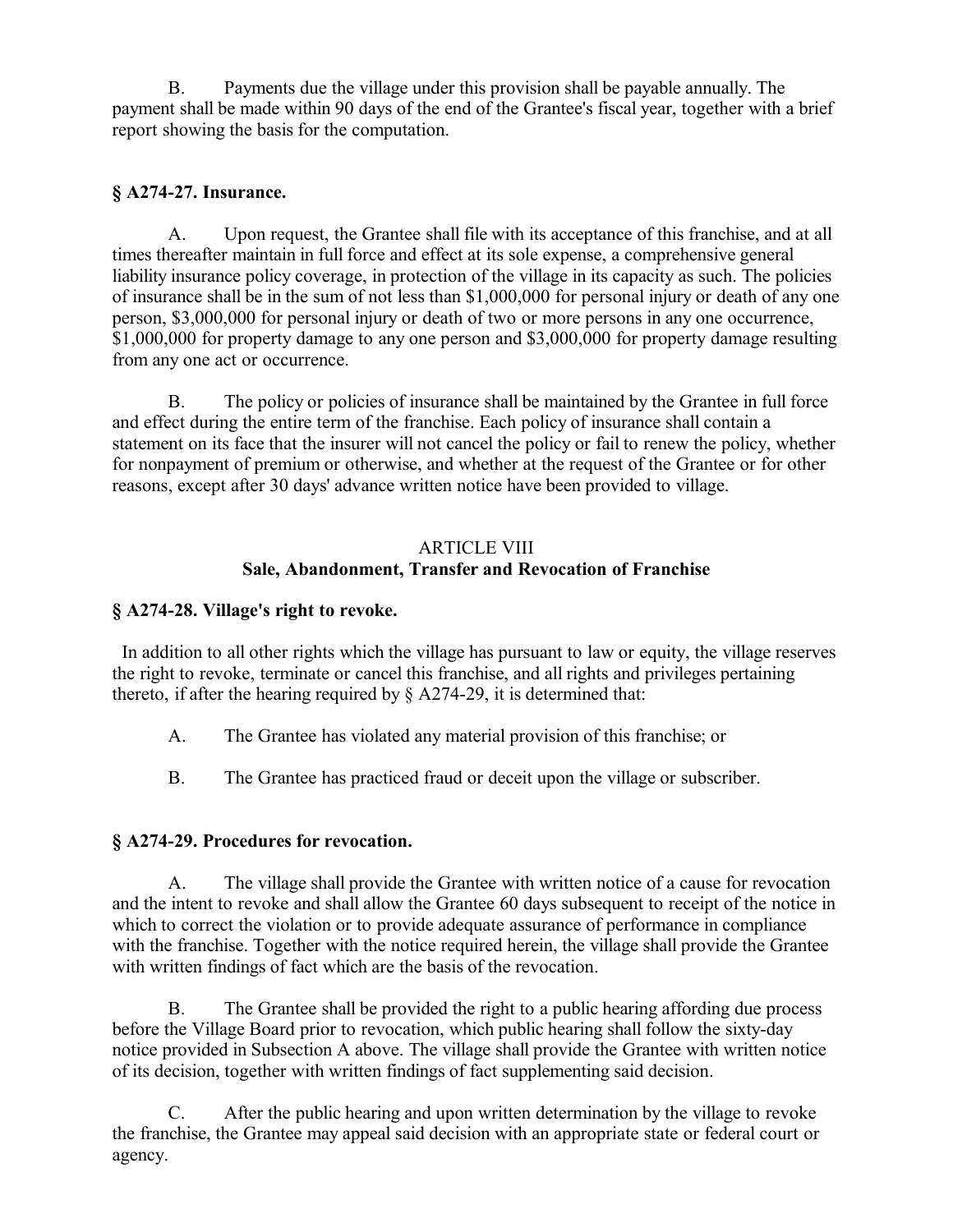D. During the appeal period, the franchise shall remain in full force and effect unless the term thereof sooner expires.

E. Upon satisfactory correction by the Grantee of the violation upon which said notice was given as determined, the initial notice shall become void.

#### ARTICLE IX **Protection of Individual Rights**

### **§ A274-30. Subscriber privacy.**

 The Grantee shall comply with the terms of 47 U.S.C. 551 relating to the protection of subscriber privacy.

#### **ARTICLE X Unauthorized Connections and Modifications**

#### **§ A274-31. Unauthorized connections or modifications prohibited.**

 It shall be unlawful for any firm, person, group, company, corporation or governmental body or agency, without the express consent of the Grantee, to make or possess, or assist anybody in making or possessing, any connection, extension or division, whether physically, acoustically, inductively, electronically or otherwise, with or to any segment of the system.

#### **§ A274-32. Removal or destruction prohibited.**

 It shall be unlawful for any firm, person, group, company, corporation or government body or agency to willfully interfere, tamper, remove, obstruct or damage, or assist thereof, any part or segment of the system for any purpose whatsoever.

## **§ A274-33. Violations and penalties.**

 Any firm, person, group, company, corporation or government body or agency found guilty of violating this chapter may be fined not less than \$20 and the costs of the action nor more than \$500 and the costs of the action for each and every subsequent offense. Each continuing day of the violation shall be considered a separate occurrence.

#### ARTICLE XI **Miscellaneous Provisions**

#### **§ A274-34. Franchise renewal.**

 Any renewal of this franchise shall be done in accordance with applicable federal, state and local laws and regulations.

## **§ A274-35. Amendment of franchise ordinance.**